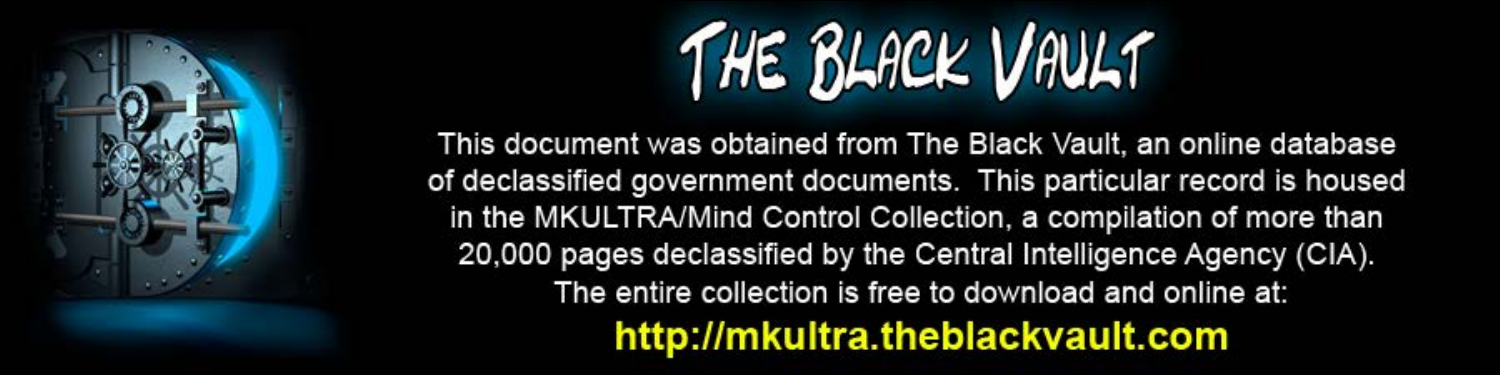

Dr. ispell

 $13 - 399$ 

H. F. Fraser, M.D., C. F. Essig, M.D., & A. B. Wolbach, Jr., M.D. National Institute of Mental Health, Addiction Research Center P.H.S. Hospital, Lexington, Kentucky

> Evaluation of carisoprodol and phenyramidol for addictiveness

 $\tilde{\mathbf{z}}$ 

Reprinted from Bulletin on Narcotics (Vol. XIII, No. 4, pp. 1-5, 1961).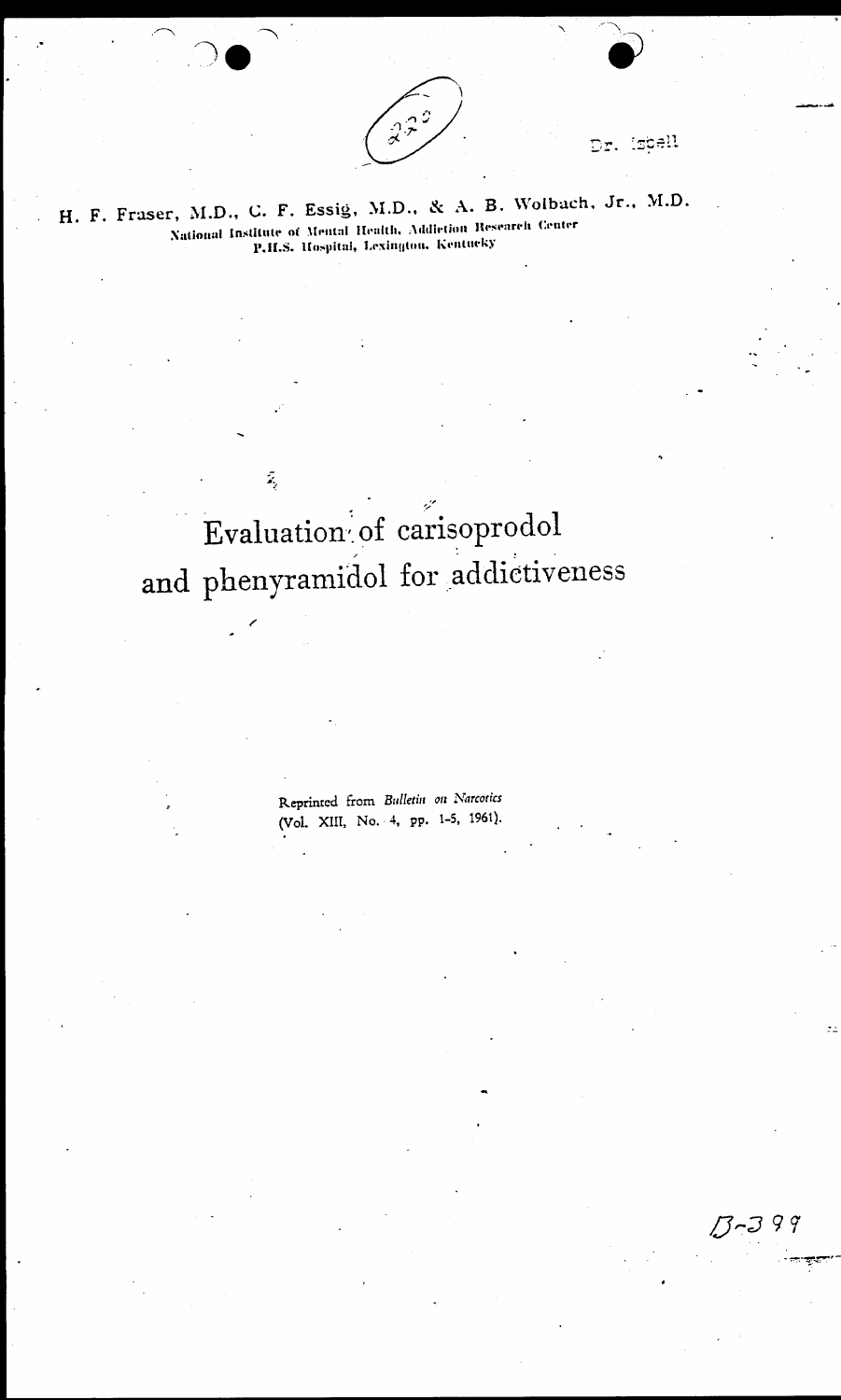# Evaluation of carisoprodol and phenyramidol for addictiveness

## By H. F. Fraser, M.D., C. F. Essig, M.D., & A. B. Wolhach, Jr., M.D. National Institute of Mental Health, Addiction Research Center, P.H.S. Hospital, Lexingtou, Kentucky

Carisoprodol (N-isopropyl-2-methyl-2-propyl-1,3-propanediol dicarbamate) is closely related to meprobamate in chemical structure (1). It is a centrally acting skeletal "muscle relaxant", and is said to be particularly effective in releasing decerebrate rigidity (1). In experimental animals it produces high voltage, low frequency brainwave patterns and blocks electroencephalographic activation (1). It is unique in that it is ineffective as an analgesic by nociceptive or withdrawal reflex tests, but it is effective in counteracting pain produced by injection of silver nitrate into the joints of rats. That it may affect the central perception of certain forms of pain is suggested by behaviour of a dog subjected to painful stimulation of an extremity. The animal would withdraw the limb promptly in response to painful stimulus, but would not show dilatation of pupil usually noticed in response to pain (1). Evidence has also been provided that carisoprodol may elevate the pain threshold in man using  $(a)$  high frequency electronic stimulation to the tooth (Margolin, 2) and (b) an ultrasonic stimulus to induce deep, aching pain to the hand (Holliday & Dille, 2).

Phenyramidol (2-[Beta-hydroxyphenethylamino] pyridine) is also a CNS acting muscle relaxant, but in contradistinction to carisoprodol, it is effective as an analgesic by orthodox withdrawal reflex tests, and its potency in animals is comparable to that of codeine (12).

Both compounds are being marketed as muscle relaxants, effective in the relief of pain due to muscle spasms (11, 2). Since both compounds represent new structural departures for analgesies, experiments were carried out at the Addiction Research Center to ascertain if either possessed morphine-like addictive qualities in man.

#### General methods

The subjects used in these studies were healthy adult negro or white males serving sentences for violation of state or federal narcotic laws, who volunteered for the experiments. All were former opiate addicts. Since both drugs are being marketed for clinical use by the oral route, and since addicts would have difficulty extracting these drugs for injection from the inert ingredients with which they are mixed, they were evaluated orally only. The tests employed to ascertain addictiveness were:

1. Administration of single doses to non-tolerant subjects for the detection of morphine-like effects. This was evaluated by means of the single dose opiate questionnaires [patients' and observers' ratings (7)].

2. Twenty-four-hour substitution of these drugs for morphine in patients addicted to morphine, to ascertain their effectiveness in preventing symptoms of abstinence from morphine (6).

3. " Direct addiction ", which involves administration of these drugs in progressively increasing doses as tolerated for 18 days (5) and/or stabilization on the maximum dosage attained for an additional 36 to 43 days, and abrupt withdrawal of the drugs to ascertain whether physical dependence develops after either 18 or 54 days of chronic administration.

Other tests and specific details will be described under each experiment.

### Part I. - Carisoprodol

#### 1. Effect of Single Oral Doses in Non-addicted Patients

Methods. - Single doses of carisoprodol were administered orally in capsules to fasting, non-tolerant addicts at 8.30 a.m., and observations were carried out at hourly intervals for six hours, using the single-dose opiate questionnaires (patients' and observers' ratings).

Results. - Preliminary experiments indicated that doses below 1,000 mg induced no significant subjective effects, but with higher doses certain effects were demonstrated, as shown in table 1. It was not, however, until a dose of 2,000 mg

| TABLE 1 |  |  |                   |  |                                              |
|---------|--|--|-------------------|--|----------------------------------------------|
|         |  |  | (patient ratings) |  | Effects of single oral doses of carisoprodol |

| <b>Number</b><br>of patients | Dose<br>(mg) | Principal effects                                                                                                                                    |
|------------------------------|--------------|------------------------------------------------------------------------------------------------------------------------------------------------------|
| 4                            | 1050.        | $3 -$ " blank "<br>1-tranquillizer                                                                                                                   |
| 4                            | 1 200        | $3 -$ " blank "<br>1 – relaxed                                                                                                                       |
| 4                            | 1600         | $2 -$ " blank ".<br>$1 -$ " dope " (2 of 6 responses)                                                                                                |
| 5                            | 2000         | $2 -$ " dope"<br>3 - barbiturates                                                                                                                    |
| 15                           | 2500         | $1 -$ " dope " $(2 \text{ of } 6 \text{ responses})$<br>6 - barbiturates<br>$3 -$ " blank "<br>1 - benzedrine<br>$4 -$ miscellaneous<br>$5 -$ sleepy |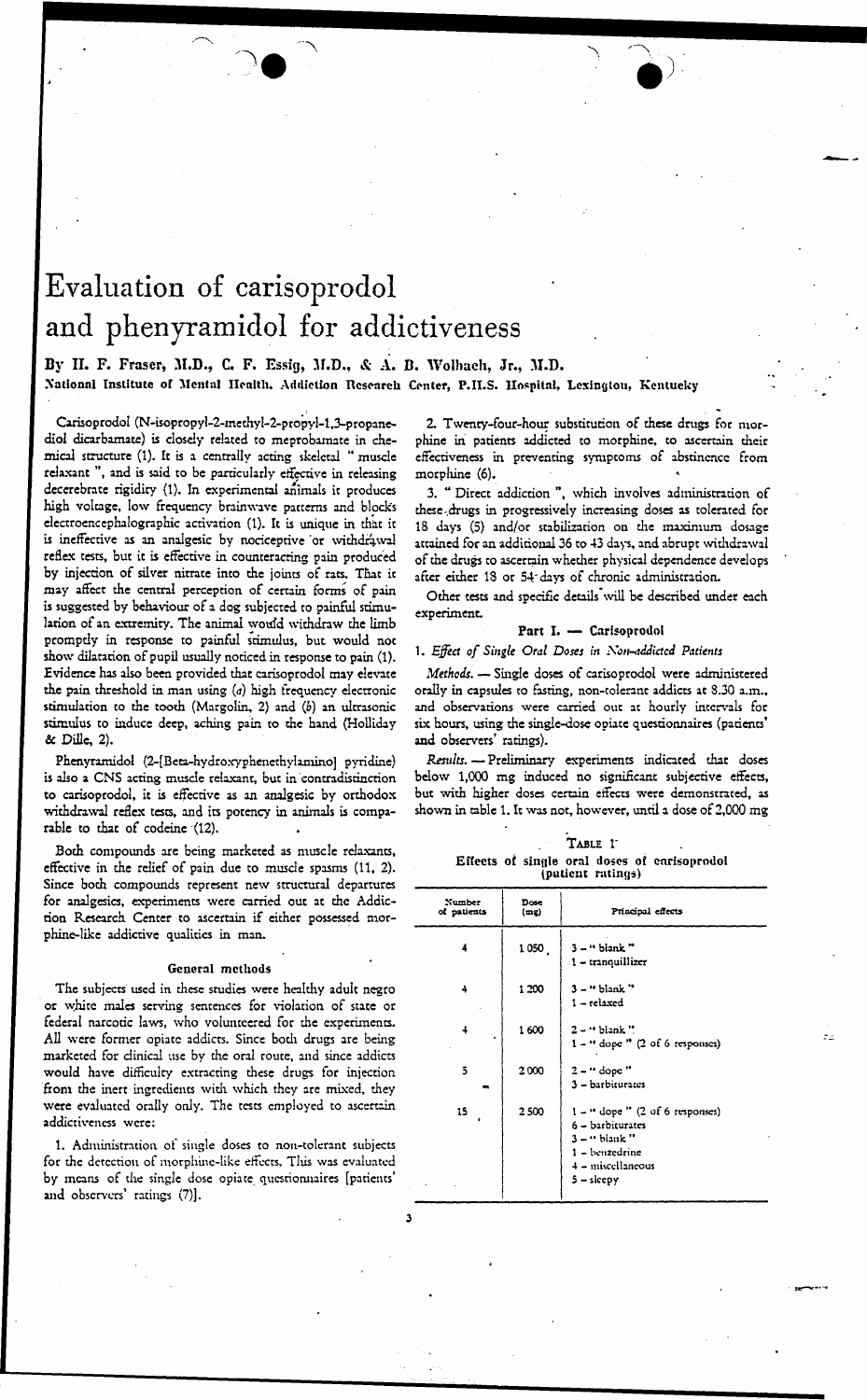was given that effects were consistently observed. With 2,500 mg of carisoprodol, evaluated in 15 tests, only one of 15 patients identified it as being " dope " (opiate), and this patient identified it as such on only two of six observations. The predominate effects subjectively and objectively were similar to those of a barbiturate or alcohol, and not similar to those of an opiate. In contrast to patients intoxicated with barbiturates and alcohol, none of the patients who received large doses of carisoprodol were obstreperous, belligerent, silly or difficult to manage. One or two hours after 2,500 mg of carisoprodol, most of the subjects became quite sleepy, some profoundly so, and were difficult to arouse. They were somewhat confused when awakened, but did not show as much dysarthria as one might anticipate from an equivalent hypnotic dose of barbiturates. All patients thus affected, however, were moderately ataxic. These effects disappeared almost completely in six hours. Carisoprodol, even in the highest doses, did not induce pupillary constriction.

2. Twenty-four-hour Substitution of Carisoprodol for Morphine Methods. - 3,600 to 4,800 mg of carisoprodol (divided into three equal oral deses) was substituted for morphine in 6 and 3 patients respectively. All patients receiving morphine were stabilized on 240 mg of subcutaneous morphine sulfate daily. The study was controlled in other tests, negatively, by substitution of a placebo for morphine, and positively, by continuing the customary dose of morphine in the same subjects. Observations for intensity of abstinence were made hourly from the 11th through the 24th hour of abstinence (6, 8). Since carisoprodol seemed to be barbiturate-like in many respects, the study was also controlled by substituting intramuscular pentobarbital in an average dose of 1.11 grammes divided among five doses, in another experiment using 11 other subjects. As in the preceding experiment, negative (placebo) and positive (morphine) control tests were made at weekly intervals in the same subjects.

The comparative effectiveness of the various agents in suppressing abstinence was evaluated by the paired  $t$ -test  $(3)$ , using TAS values (total area scores) under the time-action curve for the 11 observations.

Results. - Carisoprodol partially but significantly ( $P < 0.05$ ) suppressed symptoms of abstinence (figure 1), as tabulated by the hourly point score of Himmelsbach (8). Abstinence was



Figure 1. Suppression of abstinence. 24-hour substitution for morphine of carisoprodol, phenyramidol, pentobarbital, placebo, and morphine (positive control) continued in the customary dosage. Comparisons within individual graphs are cross-over, average comparisons in the same 9 subjects, except in the case of pentobarbital, when 11 subjects were used. TAS in unbers refer to the mean total areas under the time-action curves  $\pm$  standard error of the mean. Significant differences ( $P < 0.05$ ) as compared to a placebo are shown by an asterisk. The total dosage of each drug substituted to suppress symptoms of abstinence from morphine is shown in milligrammes.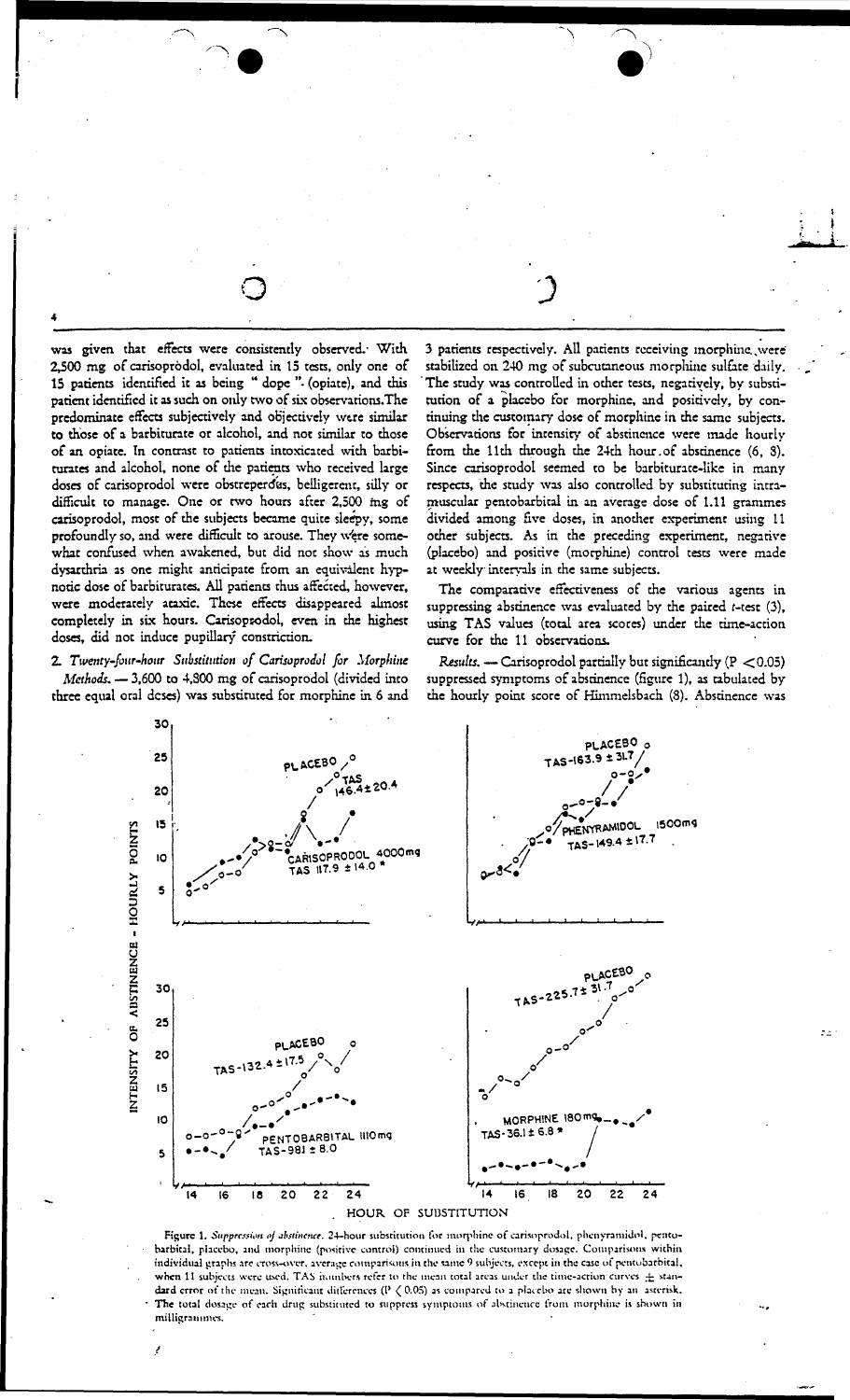also suppressed partially by pentobarbital (figure 1), but not to a statistically significant degree ( $P < 1$  and  $> .05$ ). The 3 patients receiving the 4,800-mg substitution dose of carisoprodol were quite sedated and somewhat difficult to arouse, but showed only a slight degree of dysarthria and ataxia. All patients who received pentobarbital were sedated and showed a slight to moderate degree of ataxia and dysarthria; . certain subjects were confused.

## 3. Direct *Addiction* to Carisoprodol

Methods. - Five non-tolerant subjects were used in a " single-blind " test -i.e., patients but not observers were unaware of the narure and schedule of medication. Starch placebos and carisoprodol powder were prepared in identically appearing capsules, and all medication was divided equally among four doses daily. All patients initially received placebo capsules for 12 days, 4 received carisoprodol for 18 days and one for 54 days. Carisoprodol was withdrawn abruptly and replaced by identically appearing capsules. The initial daily dose of carisoprodol was 1,200 mg;' this was increased at a rate of 200 mg daily for 16 days to a daily dose of 4,200 mg, and then by 300 mg" on the 1 *ith* and 18th days, attaining a daily dose of 4,800 mg. The patient receiving arisoprodol foe 54 days received 4,800 mg daily from the 18th to the 54th day.

Observations were made three times daily throughout the experiment, and the degree of abstinence was calculated by the daily point scores of Kolb & Himmelsbach (10). In one patient, evidence of physical dependence was also evaluated (5) by administering 2 mg of nalorphine subcutaneously on the 44th day, and 5 mg on the 48th day of carisoprodol adminisrration. Throughout the, test, patients and aides independently completed a chronic dosage opiate questionnaire (7) at 7 p.m. daily. Clinical toxicity was evaluated by observations and by laboratory tests made prior to drug administration.and repeated at bi-weekly intervals, when carisoprodol was administered, *:s* follows: routine analyses of urine, red and white blood cell counts, hemoglobin content, hematocrit and liver function tests (thymol turbidity cephalin flocculation and evidence of bilirubin in the urine). An electrocardiogram was made on each patient while receiving placebos, and again after a high dosage of carisoprodol had been reached - i.e., 4,200 or 4,800 mg daily.

EEGs were obtained using an eight-channel resistance capacitance coupled Grass apparatus. Using needle electrodes, one bi-polar and three mono-polar tracings (linked and grounded) were obtained from frontal, temporal, parietal and occipital areas (4) prior to administering drugs to the 5 patients used in this direct addicdon test. In 3 of these. the subsequent effect of a single 300-mg dose of carisoprodol was ascertained about one hour after carisoprodol was administered orally. In a similar manner, the effects of a single dose of 1,000 mg were determined in one patient, and those of 2,000 mg in another patient. During the direct addiction test, EEGs were taken on all 5 patients one hour after the 10 a.m. medication, when a daily dosage of 4,200 ot 4,800 mg had been attained. The patient receiving carisoprodol for 54 days

had an additional EEG after 45 days on the drug. During withdrawal, each of the 5 patients that had taken carisoprodol for 18 days had an EEG 18 and 36 hours after the last dose. and the patient that had carisoprodol for 54 days had one EEG 13 hours and another at 24 hours after the last dose.

. ../

*Results.-* During chronic administration of carisoprodol, except for changes in the EEG pattern, the outstanding feature. was a complete absence of any significant subjective effects even when the dosage was increased to 4,800 mg<sup>-</sup>daily. In other words, it was not possible co differentiate carisoprodol from a placebo (figure 1).

Following abrupt withdrawal of carisoprodol, the 4 patients that received it for 18 days showed no autonomic signs of abstinence, and did not realize that their medication had been changed. TAS scores (total scores under the time-action curve during the 10 days of withdrawal) averaged *7i.3* during withdrawal as compared with an average TAS score of 41.0 observed during their last 10 days on carisoprodol. This increase in the abstinence scores during withdrawal is insignificant, particularly in view of the fact that the maximum daily score was only 10.3 points during withdrawal. The patient who received carisoprodol for 54 days showed no signs of abstinence when the drug was discontinued abrupdy; the TAS score was 38 points, and the maximum daily score was only 7 points. This patient likewise stated that at no time did he feel the medication, and he was completely unaware of the fact that carisoprodol had been discontinued.

The EEG pattern after single doses of 300 mg showed questionable barbiturate-like effects as compared with the pre-drug EEG, but after single doses of 1.000 and 2,000 mg, and during chronic intoxication (4,200-4,800 mg daily), barbiturate-like effects were obtained. These changes consisted of rhythmic and non-rhydunic low- and mediwn-voltage fast activity (18-32 cps) seen more prominently in the frontal leads. In the 4 men who received carisoprodol for 18 days, the EEG patterns 17 and 36 hours after the last dose of the drug were normal. In the case of the patient who took carisoprodol for 54 days, the first EEG, taken 14 hours after the last dose of carisoprodol, showed a barbiturate-like effecr, but the one taken 36 hours after the last dose was normal. None of these patients showed focal oc generalized abnormalities of the paroxysmal cype during withdrawal, such as those seen following withdrawal of barbiturates (9, 13, 4).

None of the clinical observations or laboratory tests showed significant deviations from pre-drug observations.

Chronic administration of carisoprodol on a progressive dosage schedule did not induce a characteristic barbiturate intoxication pattern (nystagmus. dysarthria. ataxia in gait and station, confusion, poor judgement and loss of emotional control), and when carisoprodol was abruptly withdrawn, no signs of barbiturate-like abstinence (anxicry. fine tremor, weakness, convulsions and delirium) were observed (9). However, it remains to be seen whether administering carisoprodol continuously in larger doses woukl induce a chronic state of intoxication and whether abrupt withdrawal under such circumstances would provoke a barbiturate or meprobamate type of abstinence. Such a possibility is suggested

5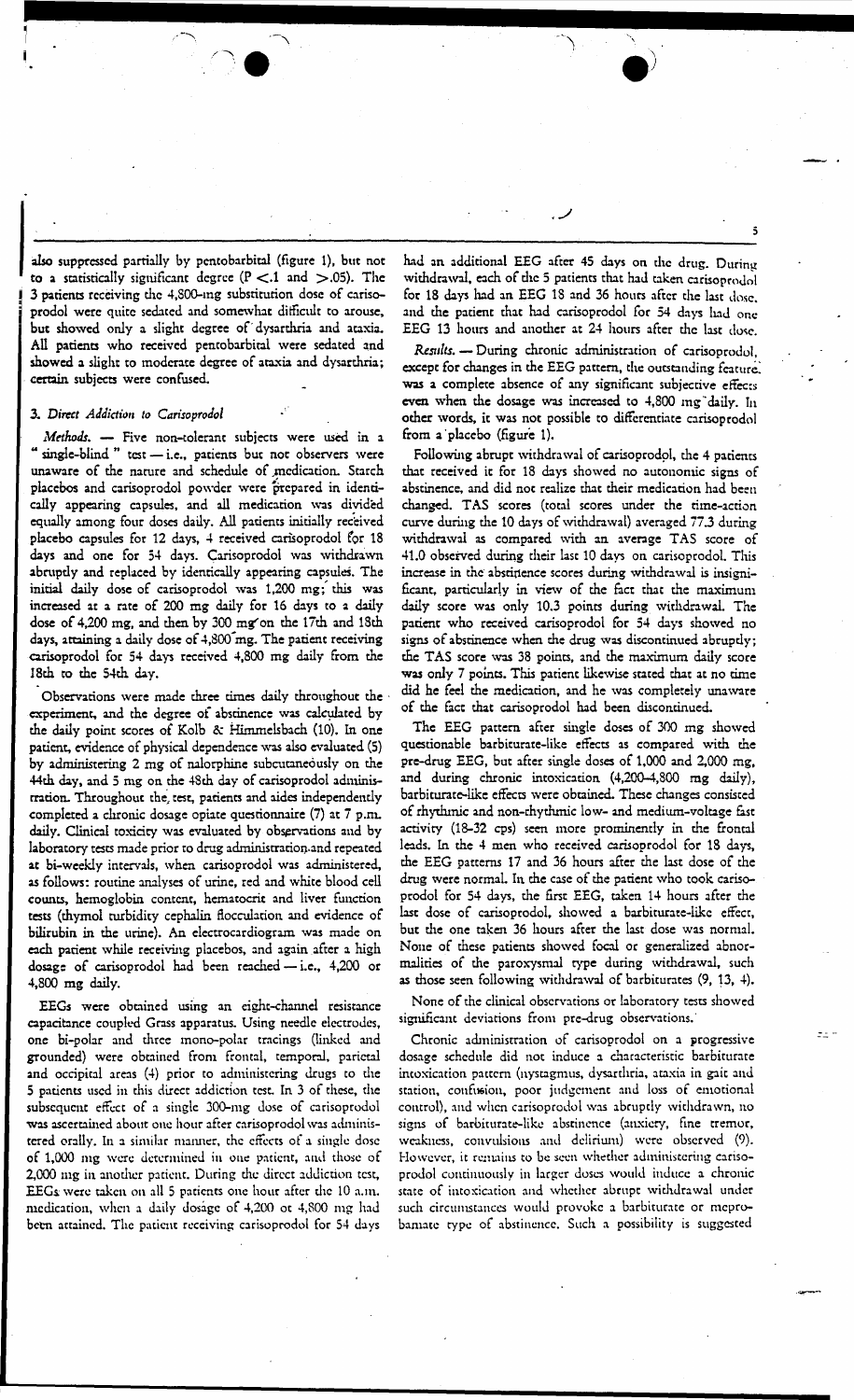by the fact that carisoprodol is a congener of meprobamate and exhibits many barbiturate-like pharmacological effects.

## Part II. - Phenyramidol

## 1. Effects of Single Doses

Methods, - These were the same as those described for carisoprodol.

Results. - Seventeen tests in a dose range of 100-750 mg were conducted using non-tolerant subjects; 6 patients received the maximum dose of 750 mg. No effects were reported after any of these doses by any patient or observer, except sleepiness, which was noticed by one patient after a 750-mg dose. The pupils were not constricted. Neither the patients nor observers identified phenyramidol as an opiate; in fact, the most impressive finding was an absence of detectable objective or subjective pharmacological effects in these tests.

# 2. 24-hour Substitution of Phenyramidol for Morphine

Methods. - These were the same as those outlined for carisoprodol.

Results. - Phenyramidol in a total dosage of 1,500 mg (divided into three equal doses) was substituted for 240 mg of morphine sulfate in 9 patients, and was compared with morphine (continued in the customary dosage) and with a placebo substituted in other tests using the same patients. As compared with a placebo, phenyramidol slightly depressed symptoms of abstinence from morphine, but the degree of suppression was statistically insignificant (figure 2). .



Figure 2. Ratings of patients during direct addiction tests. A comparison of the average percentage responses to the single dose questionnaire (patients' ratings) for codeine, carisoprodol, phenyramidol and a placebo for the parameters " feel drug ", " identification as ' dope ' ", " would like to take daily ", and " feel bad ". The comparison between codeine and a placeho was made with the same subjects in the same experiment, but other comparisons between drugs were made in analogous but different experiments using different subjects.